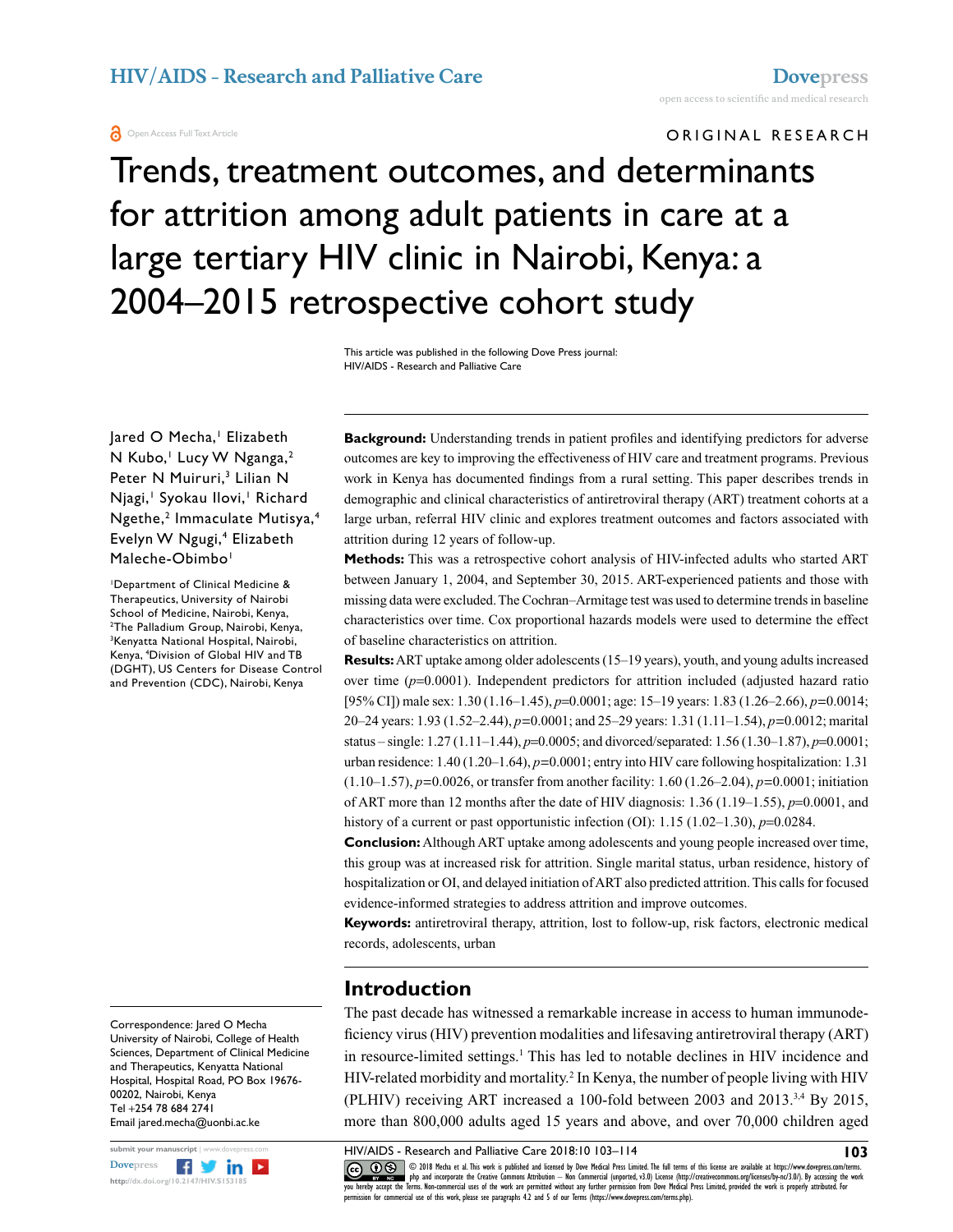0–14 years were receiving ART.<sup>5</sup> Annual acquired immunodeficiency syndrome (AIDS)-related deaths decreased by 65% between 2003 and 2013.6

In May 2014, the Joint United Nations Programme on HIV/AIDS announced ambitious new targets to have 90% of all PLHIV knowing their status, 90% of those diagnosed with HIV receiving effective ART, and 90% of those receiving ART achieving viral suppression, by the year 2020.7 To meet these targets, HIV programs must identify and address challenges through lessons learnt over the last decade and a half of the HIV/AIDS response in resource-scarce settings. For instance, the median CD4 of those initiating ART has only modestly increased.8 Patients starting ART at low CD4 cell counts have poorer treatment outcomes, including the risk of early mortality.<sup>9</sup> Additionally, studies from ART programs in sub-Saharan Africa (SSA) report that a third of patients on ART are lost to care by 36 months, with most attrition occurring within the first year.10

Establishing temporal trends and identifying factors associated with adverse treatment outcomes in diverse settings are key to improving long-term effectiveness of ART programs in low- and middle-income countries.<sup>11</sup> Data on temporal trends and treatment outcomes from a large HIV treatment site in rural Kenya demonstrated increased rates of retention in care.12 Although the urban environment presents unique challenges and opportunities in HIV management, there is a paucity of data on temporal trends from this setting. Besides, little has been published on this topic within the context of a large, urban, referral setting in Kenya. In view of this data gap,we sought to determine trends in demographic and clinical characteristics of adult HIV-infected ART cohorts over a 12-year period at a large urban referral HIV clinic in Nairobi, Kenya. We further described how these characteristics influence attrition.

### **Methods** Study setting and design

This was a retrospective cohort analysis of data, which were routinely collected during and prior to the implementation of the Partnership for Advanced Care and Treatment – Centres of Excellence (PACT-CoE) program. PACT-CoE was a US President's Emergency Plan for AIDS Relief-funded project implemented at the ambulatory HIV Comprehensive Care Centre (CCC) of the Kenyatta National Hospital (KNH) from 2010 to 2015. KNH is Kenya's largest national teaching and referral hospital. PACT-CoE's principal aim was to build capacity and scope for sustainable HIV preventive and treatment services. Patients diagnosed with HIV access the CCC from several sources, including the on-site client- and provider-initiated testing and counseling services. Care at the CCC is provided by a team of primary and specialist providers. Outpatient HIV care is provided at no cost to patients, and encompasses ART as well as treatment of, and prophylaxis against, select opportunistic infections (OIs). Free laboratory tests provided include HIV-specific investigations (CD4 T cell count and HIV RNA/DNA assays), OI screening for tuberculosis (TB) and cryptococcus, and, where indicated, additional tests such as hemogram, lipid profile, liver and renal function tests. In-country ART initiation policy guidelines based on CD4 cell count thresholds have evolved during the follow-up period, starting with CD4 ≤200 cells/ mm<sup>3</sup> in 2002, and increasing to CD4  $\leq$ 250, CD4  $\leq$ 350, and CD4  $\leq$ 500 cells/mm<sup>3</sup> in 2007, 2010, and 2014, respectively.

HIV care and treatment consisted of a standard minimum package of care that includes evidence-based interventions and ART. Currently, the recommended first-line ART comprises tenofovir (TDF), lamivudine, and efavirenz (EFV).<sup>13</sup> Zidovudine and nevirapine are alternative nucleoside and non-nucleoside reverse transcriptase inhibitors for those unable to tolerate TDF and EFV, respectively.

#### Ethical consideration

Approval for the study was obtained from the KNH/University of Nairobi Ethics and Research Committee and the US Centers for Disease Control and Prevention, Associate Director for Science. The requirement for individual informed consent was waived by the committee, as the research involved no more than minimal risk; the waiver would not adversely affect the rights and welfare of the subjects; and it would be impracticable to conduct the research without the waiver.

# Selection and description of participants

All patients ≥15 years who started ART between January 1, 2004, and September 30, 2015, were included in the analysis. Exclusion criteria were 1) patients missing the main outcome or explanatory variables of interest, such as sex, age/date of birth; 2) non-ART naïve patients – transferred to the clinic on ART; 3) starting ART before January 1, 2004, or after September 30, 2015; and 4) aged <15 years at ART start.

# Data management and analysis Data extraction

Data were extracted using an in-built data mining functionality of an electronic medical records (EMR) system designed for HIV care and treatment and exported to Microsoft Access for analysis in SAS.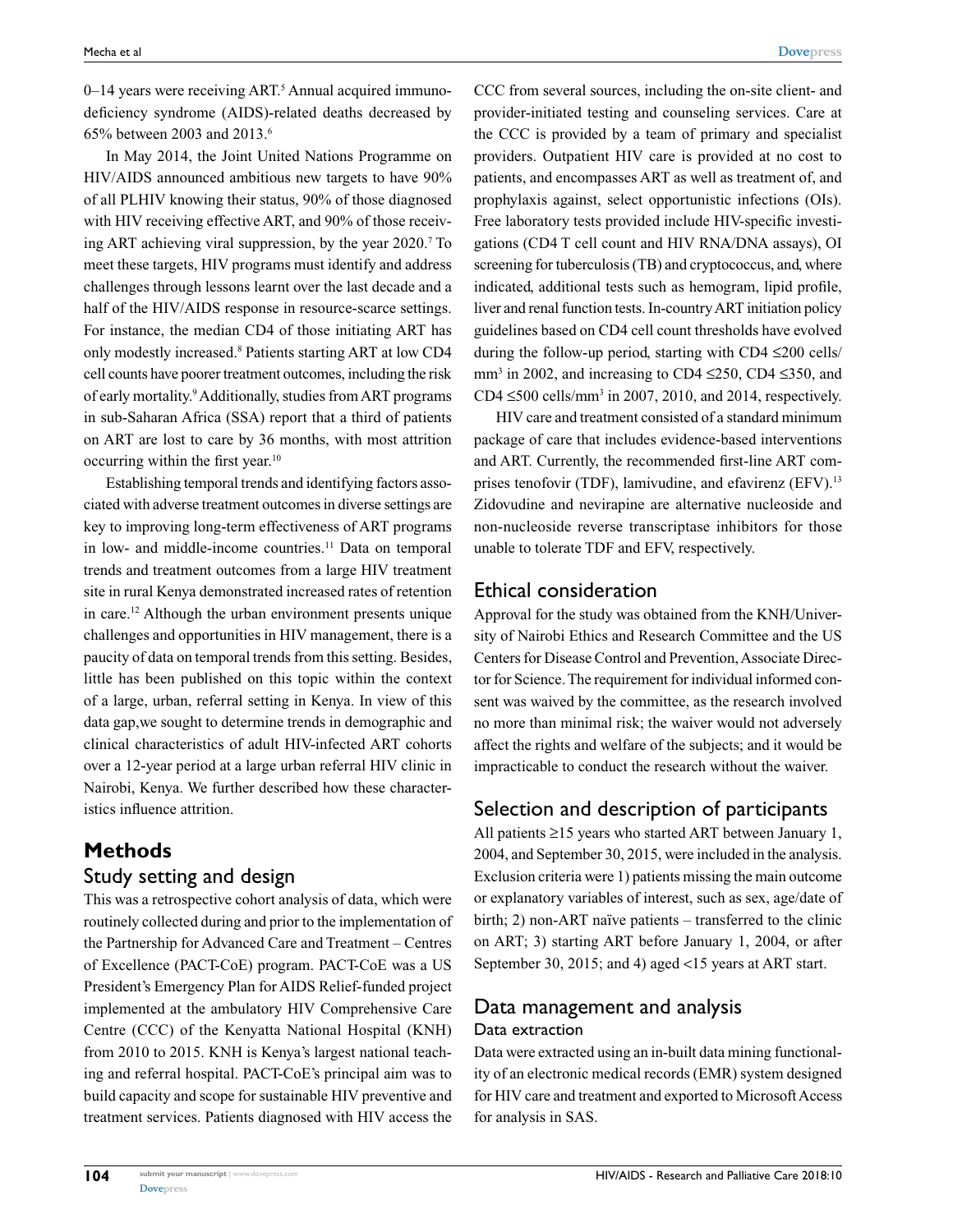#### Variable measurements

Key outcome variables that were extracted included post-ART initiation treatment status outcomes: 1) attrition (died or lost to follow-up [LTFU]); 2) retention on ART; and 3) transfer out of the facility. The main outcome variable of interest was attrition. This was defined as those who died or were LTFU (having no contact with the facility for at least 6 months). Retention was defined as those who were active on ART at the end of the follow-up period. Key explanatory variables included year of ART start (categorized into six groups: 2004–2006, 2007–2008, 2009–2010, 2011–2012, 2013–2014, and 2015), demographic characteristics such as sex, age at ART start (categorized into five age groups: 15–19, 20–24, 25–29, 30–54, and 55 years and older), marital status, and residence (urban/rural). Clinical characteristics included CD4 cell count (categorized into six groups: 0–50, 51–100, 101–250, 251–350, 351–499, and ≥500 cells/µL), World Health Organization (WHO) clinical stage (categorized into two: stages 1 and 2, stages 3 and 4), and OIs at ART start. Nondocumentation has previously been associated with poor outcomes among patients with HIV/AIDS.14 To assess for the role of missing data on covariates we created a "not documented" category for marital status, residence, care entry point, HIV diagnosis date, disease stage, and CD4 count.

#### Quality assurance

Extracted data were stripped of patient identifiers such as names, home address, and telephone number(s). In addition, the data analysts did not have access to the original data in the EMR and had no way of linking extracted records to any individual patient. Patient serial numbers were, however, maintained for ease of merging datasets from different sources.

#### Statistical analysis

Demographic and clinical characteristics that could potentially influence ARV treatment status outcomes were measured at the time of ART initiation, also called "baseline". Descriptive analyses were performed for baseline characteristics. Categorical variables (age group, marital status, residence, care entry point, linkage to ART after HIV diagnosis, WHO stage, CD4 category, OIs and ART start regimen) were summarized using proportions. Continuous variables (age and CD4 count) were summarized using mean values and SDs or medians and interquartile ranges (IQRs) as appropriate. The Cochran–Armitage test for trend was used to determine trends in baseline characteristics over time. All statistical tests were two-sided, and *p*-values <0.05 were considered significant.

Cox proportional hazards models were used to determine the effect of baseline demographic and clinical characteristics on attrition. Unadjusted and adjusted hazard ratios (aHR) with 95% CIs and *p*-values were generated and used to determine the patient characteristics that were independently associated with ART attrition. Wald confidence limits were used for all Cox univariate/multivariate analyses. Data were analyzed using SAS software 9.2 (SAS Institute, Cary, NC, USA).

#### **Results**

A total of 8630 patients were enrolled into care. Of these, 7663 were initiated on ART. After excluding those with a wrong ART start or treatment status outcome date, 7658 were included in the analyses (Figure 1).

#### Patient characteristics at ART initiation

Baseline characteristics are presented in Table 1. Overall, 63.1% of the patient population was female, 56.1% was married, and 77.6% was urban residents. The mean age at baseline was 38.7 years (SD 9.7), and the most common point of entry into care was the on-site voluntary counseling and testing (VCT) center (42.3%). Thirty-six percent of all patients had an OI at baseline.

Compared to women, men were, at ART initiation, older (41.1 years [SD 9.5] vs 37.3 years [SD 9.5]), more likely to be married (73.6% vs 45.8%), and had more advanced disease (WHO stage 3 or 4: 43.6% vs 35.2%; CD4 [median {IQR}]: 189 [76–326] vs 231 [109–384]).

# Trends in baseline characteristics at ART initiation

Trends in baseline characteristics stratified by 2-year cohorts are presented in Table 2A and B. The proportion of older adolescents (15–19 years), youth (20–24 years), and young adults (25–29 years) initiating ART increased during the observation period (*p*=0.0001; Table 2A). A similar trend was observed among those who were single or divorced (*p*=0.0001). While care entry through the prevention of mother-to-child transmission (PMTCT) and TB clinics declined  $(p=0.0001)$ , the proportion of patients accessing care from the in-patient unit increased (*p*=0.0188). Similarly, care entry following referral from other facilities and other sources increased  $(p=0.0001)$ . Declining trends were noted in the proportions of patients initiated on ART 3 and 6 months after HIV diagnosis (*p*=0.0001; Table 2B). The proportion of patients initiating ART with CD4 counts >350 cells/µL increased (*p*=0.0001), while those starting ART with advanced disease (WHO stage 3 or 4) declined over time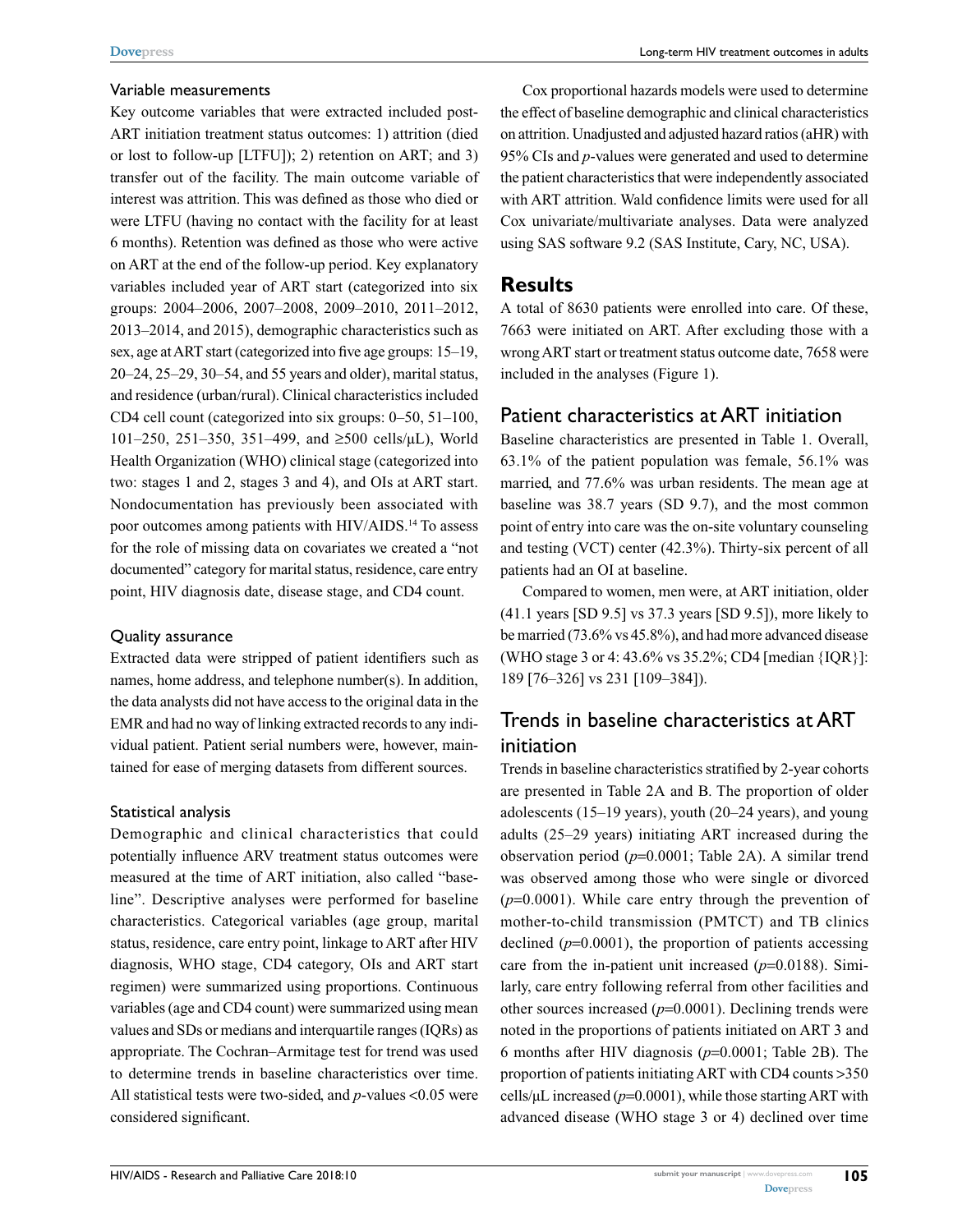

**Figure 1** Schematic flow chart showing number of patients included in this analysis. **Abbreviations:** ART, antiretroviral therapy; LTFU, lost to follow-up.

(*p*=0.0001). Overall, the median CD4 cell count at ART initiation increased (Figure 2). The proportion of patients with oral candidiasis at ART initiation declined over time (*p*=0.0001), while that with other OIs or any OI increased (*p*=0.0001; Table 2B). Overall, nondocumentation of care entry point, disease stage, and CD4 count declined during the period of observation (*p*=0.0001). Nondocumentation of residence, however, increased (*p*=0.0001).

#### Treatment status outcomes

Overall, at the end of follow-up, 5835 (76.2%) patients were active (on ART), 1501 (19.6%) had either died or were LTFU (attrition), and 322 (4.2%) had transferred out. The median duration on ART was 37 months (IQR 16–83; Table 3).

#### Attrition

Attrition proportions are presented in Table 4. Overall, ART attrition was higher among males (21.8% [20.2%–23.3%]), compared to females; those who were single (21.9% [20.0%– 23.8%]) or divorced/separated (23.5% [20.1%–26.9%]) compared to those who were married; patients entering care from the in-patient  $(23.4\%$   $[20.2\% - 26.5\%]$  or other facilities  $(27.1\%$  [22.0%–32.3%]), compared to those entering care through the on-site VCT; patients initiating ART in WHO stages 3 and 4 (23.2% [21.7%–24.7%]), compared to WHO stages 1 and 2 (16.6% [15.3%–17.9%]); and patients with TB at ART initiation (23.4% [20.5%–26.4%]) compared to those without TB  $(19.2\%$   $[18.2\% - 20.1\%]$ ). Attrition was higher among young patients and declined with increasing age at ART start (adolescents [15–19 years] 28.4%, youth [20–24 years] 26.4% vs 19.0%–20.2% for patients aged 25 years and older). Patients with missing information on any of the covariates had higher attrition: marital status 20.4% vs 18.4%; residence 24.0% vs 17.3%; care entry point 25.8% vs 18.5%; duration taken to link to ART after HIV diagnosis 22.1% vs 18.2%–18.9%; WHO stage18.8% vs 16.6%; and CD4 count 22.0% vs 17.3%.

aHR for ART attrition are presented in Table 5. Overall, baseline characteristics that were independently associated with attrition included (aHR [95% CI]) male sex: 1.30 (1.16– 1.45), *p*=0.0001, compared to female; age: 15–19 years: 1.83 (1.26–2.66), *p=*0.0014; 20–24 years: 1.93 (1.52–2.44), *p=*0.0001; and 25–29 years: 1.31 (1.11–1.54), *p=*0.0012; compared to age 30–54 years; marital status – single: 1.27 (1.11–1.44), *p*=0.0005; and divorced/separated: 1.56 (1.30– 1.87), *p*=0.0001, compared to married; urban residence: 1.40  $(1.20-1.64)$ ,  $p=0.0001$ , compared to rural; entry into HIV care from the in-patient: 1.31 (1.10–1.57), *p=*0.0026, and from another facility: 1.60 (1.26–2.04), *p=*0.0001, compared to entry into HIV care from the on-site VCT; initiation of ART >12 months after the date of HIV diagnosis, and having an OI: 1.15 (1.02–1.30), *p*=0.0284. Nondocumentation of residence, care entry point, and date of HIV diagnosis were also associated with attrition.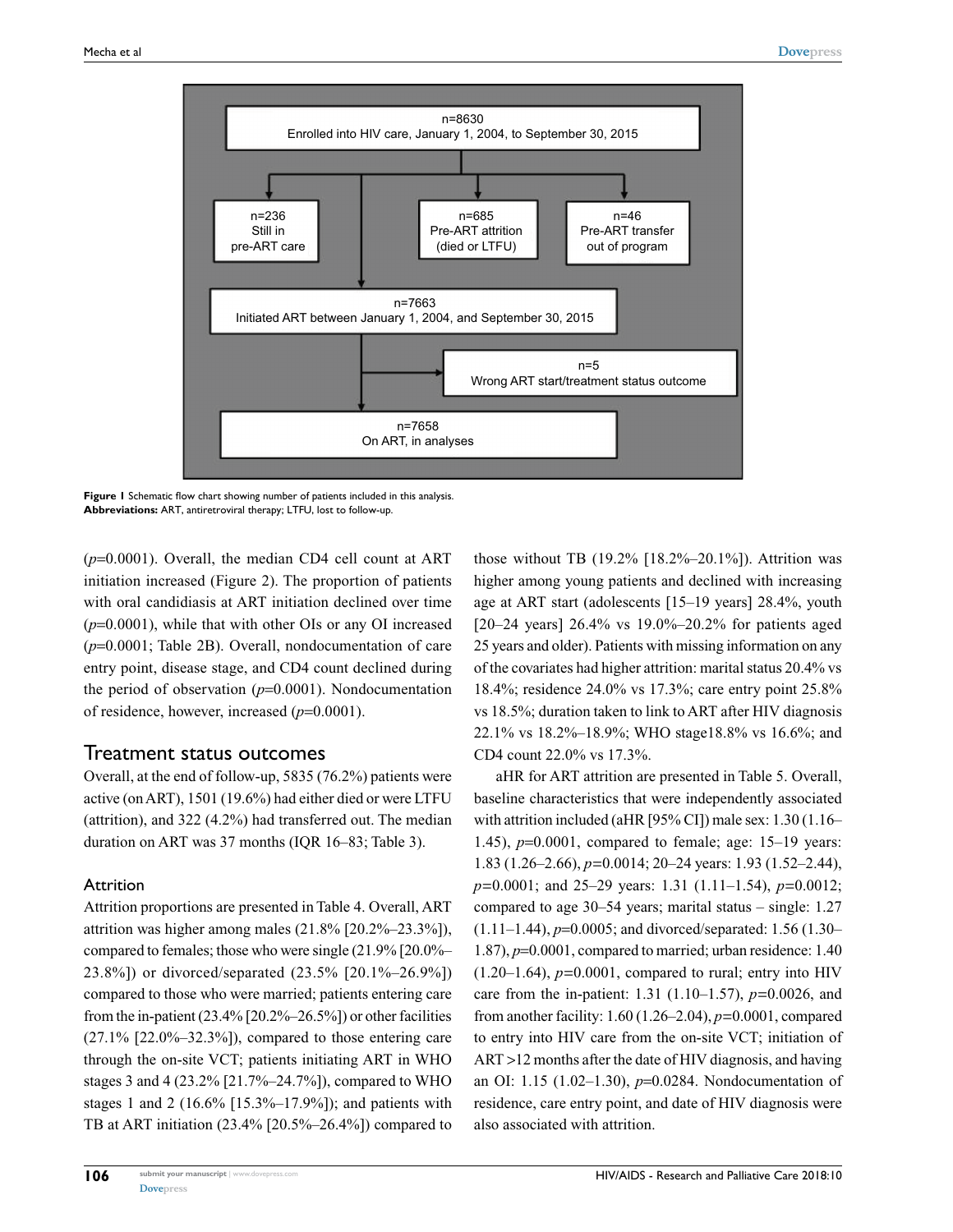#### **Table 1** Baseline characteristics

| <b>Baseline</b>          | Female,       | Male,       | Overall,                  |
|--------------------------|---------------|-------------|---------------------------|
| characteristics          | $n = 4831$    | $n = 2827$  | n=7658                    |
| Age (years)              |               |             |                           |
| Mean (SD)                | 37.3 (9.5)    | 41.1(9.5)   | 38.7 (9.7)                |
| Age group, n (%),        |               |             |                           |
| years                    |               |             |                           |
| $15 - 19$                | 60(1.2)       | 49 (1.7)    | 109(1.4)                  |
| $20 - 24$                | 244(5.1)      | 52(1.8)     | 296 (3.9)                 |
| 25–29                    | 720 (14.9)    | 161(5.7)    | 881 (11.5)                |
| $30 - 54$                | 3550 (73.5)   | 2331 (82.5) | 5881 (76.8)               |
| $\geq 55$                | 257(5.3)      | 234(8.3)    | 491 (6.4)                 |
| Marital status, n (%)    |               |             |                           |
| Single                   | 1373 (28.4)   | 371(13.1)   | 1744 (22.8)               |
| Married                  | 2213 (45.8)   | 2081 (73.6) | 4294 (56.1)               |
| Divorced/separated       | 446 (9.2)     | 145(5.1)    | 591 (7.7)                 |
| Widowed                  | 619 (12.8)    | 155(5.5)    | 774 (10.1)                |
| Not documented           | 180(3.7)      | 75 (2.7)    | 255(3.3)                  |
| Residence, n (%)         |               |             |                           |
| Rural                    | 696 (14.4)    | 390 (13.8)  | 1086 (14.2)               |
| Urban                    | 3684 (76.3)   | 2262 (80.0) | 5946 (77.6)               |
| Not documented           | 451 (9.3)     | 175(6.2)    | 626 (8.2)                 |
| Year of ART start,       |               |             |                           |
| n (%)<br>2004-2006       | 708 (14.7)    | 437 (15.5)  | 1145 (15.0)               |
| 2007-2008                | 729 (15.1)    | 397 (14.0)  | 1126 (14.7)               |
| 2009-2010                | 682 (14.1)    | 425 (15.0)  | 1107(14.5)                |
| 2011-2012                | 1108(22.9)    | 695 (24.6)  | 1803 (23.5)               |
| 2013-2014                | 1211(25.1)    | 662 (23.4)  | 1873 (24.5)               |
| 2015                     | 393 (8.1)     | 211(7.5)    | 604 (7.9)                 |
| Care entry point, n (%)  |               |             |                           |
| On-site VCT              | 1956 (40.5)   | 1284 (45.4) | 3240 (42.3)               |
| PMTCT                    | 829 (17.2)    | 366 (12.9)  | 1195(15.6)                |
| TB clinic                | 395 (8.2)     | 276 (9.8)   | 671 (8.8)                 |
| In-patient               | 443 (9.2)     | 259 (9.2)   | 702 (9.2)                 |
| Other facilities         | 180(3.7)      | 111(3.9)    | 291(3.8)                  |
| Other sources            | 597 (12.4)    | 322 (11.4)  | 919 (12.0)                |
| Not documented           | 431 (8.9)     | 209(7.4)    | 640 (8.4)                 |
| Linkage to ART after     |               |             |                           |
| <b>HIV</b> diagnosis     |               |             |                           |
| (time [months] from      |               |             |                           |
| HIV diagnosis to ART     |               |             |                           |
| start)                   |               |             |                           |
| <b>Months to linkage</b> |               |             |                           |
| Within 3 months          | 132 (23.4)    | 811 (28.7)  | 1943 (25.4)               |
| Within 6 months          | 1362 (28.2)   | 938 (33.2)  | 2300 (30.0)               |
| Within 12 months         | 1699 (35.2)   | 1129(39.9)  | 2828 (36.9)               |
| HIV diagnosis date not   | 1636 (33.9)   | 898 (31.8)  | 2534 (33.I)               |
| documented               |               |             |                           |
| Disease stage, n (%)     |               |             |                           |
| Stages I and 2           | 2052 (42.5)   | 1035 (36.6) | 3087 (40.3)               |
| Stages 3 and 4           | 1699 (35.2)   | 1232 (43.6) | 2931 (38.3)               |
| Not documented           | 1080(22.4)    | 560 (19.8)  | 1640(21.4)                |
| CD4 count (cells/µL)     |               |             |                           |
| Median (IQR)             | 231 (109-384) |             | 189 (76-326) 216 (95-359) |
| CD4 category, n (%)      |               |             |                           |
| $0 - 50$                 | 390 (8.1)     | 331 (11.7)  | 721 (9.4)                 |
| $51 - 100$               | 308(6.4)      | 221(7.8)    | 529 (6.9)                 |
| 101-250                  | 909 (18.8)    | 581 (20.6)  | 1490 (19.5)               |
| 251-350                  | 496 (10.3)    | 297 (10.5)  | 793 (10.4)                |
|                          |               |             | (Continued)               |

| <b>Baseline</b>                    | Female,     | Male,       | Overall,    |
|------------------------------------|-------------|-------------|-------------|
| characteristics                    | n=483 l     | n=2827      | n=7658      |
| 351-500                            | 427 (8.8)   | 228(8.1)    | 655 (8.6)   |
| >500                               | 435 (9.0)   | 160(5.7)    | 595 (7.8)   |
| Not documented                     | 1866 (38.6) | 1009 (35.7) | 2875 (37.5) |
| Ols, n (%)                         |             |             |             |
| ΤВ                                 | 410(8.5)    | 371 (13.1)  | 781 (10.2)  |
| <b>PCP</b>                         | 172 (3.6)   | 99 (3.5)    | 271 (3.5)   |
| Cryptococcal disease               | 30(0.6)     | 21(0.7)     | 51(0.7)     |
| Oral candidiasis                   | 153(3.2)    | 81(2.9)     | 234(3.1)    |
| Esophageal candidiasis             | 19(0.4)     | 8(0.3)      | 27(0.4)     |
| Kaposi's sarcoma                   | 42 (0.9)    | 33(1.2)     | 75 (1.0)    |
| Other Ols <sup>a</sup>             | 1268 (26.2) | 781 (27.6)  | 2049 (26.8) |
| Any Ol <sup>b</sup>                | 1672 (34.6) | 1085 (38.4) | 2757 (36.0) |
| Start regimen <sup>c</sup> , n (%) |             |             |             |
| TDF-based regimen                  | 2274 (49.9) | 1337 (50.4) | 3611 (50.1) |
| AZT-based regimen                  | 1059 (23.2) | 634 (23.9)  | 1693 (23.5) |
| Stavudine-based regimen            | 1223 (26.8) | 680 (25.7)  | 1903 (26.4) |

Notes: <sup>a</sup>Other Ols: Ols other than those listed in the table. **bAny OI: OIs listed in** table plus other Ols. 'Start regimen: 451 patients (275 females and 176 males) had missing/wrong start regimen.

**Abbreviations:** ART, antiretroviral therapy; AZT, zidovudine; IQR, interquartile range; OI, opportunistic infection; PCP, pneumocystis pneumonia; PMTCT, prevention of mother-to-child transmission; TB, tuberculosis; TDF, tenofovir; VCT, voluntary counseling and testing.

Factors that rendered attrition less likely included (aHR [95% CI]) entry into care through the TB clinic: 0.79  $(0.65-0.96)$ ,  $p=0.0192$ , compared to entry into care through the on-site VCT; and CD4 count 51–100: 0.66 (0.50–0.87), *p*=0.0031, compared to CD4 count 251–350.

#### **Discussion**

**Table 1** (*Continued*)

This study highlights priority areas for focused interventions to improve outcomes in this cohort of patients. The upward trend in ART uptake among adolescents and young people could be an indication of increased awareness and better diagnosis, or that HIV prevention interventions are not reaching these groups in the needed scale. The observed trend is consistent with population-based data reporting increasing incidence<sup>15</sup> and entry into care and treatment<sup>1</sup> in this age group. A recent study that followed up youth (15–24 years) in four SSA countries, including Kenya, documented a 4% increase in the proportion initiating ART.<sup>16</sup> In another analysis, Koech et al found a decrease in the proportion of patients aged 10–14 and 15–19 years, and an increase in the proportion of 20–24-year-old patients initiating ART in Kenya.<sup>17</sup> A study conducted in Tanzania documented a decline in the proportion of 10–14-year-olds and an increase in the proportion of 15–19- and 20–29-year-olds initiating ART.18 Although there are some similar trends, inconsistencies in age cutoffs and varied study settings limit conclusive comparisons.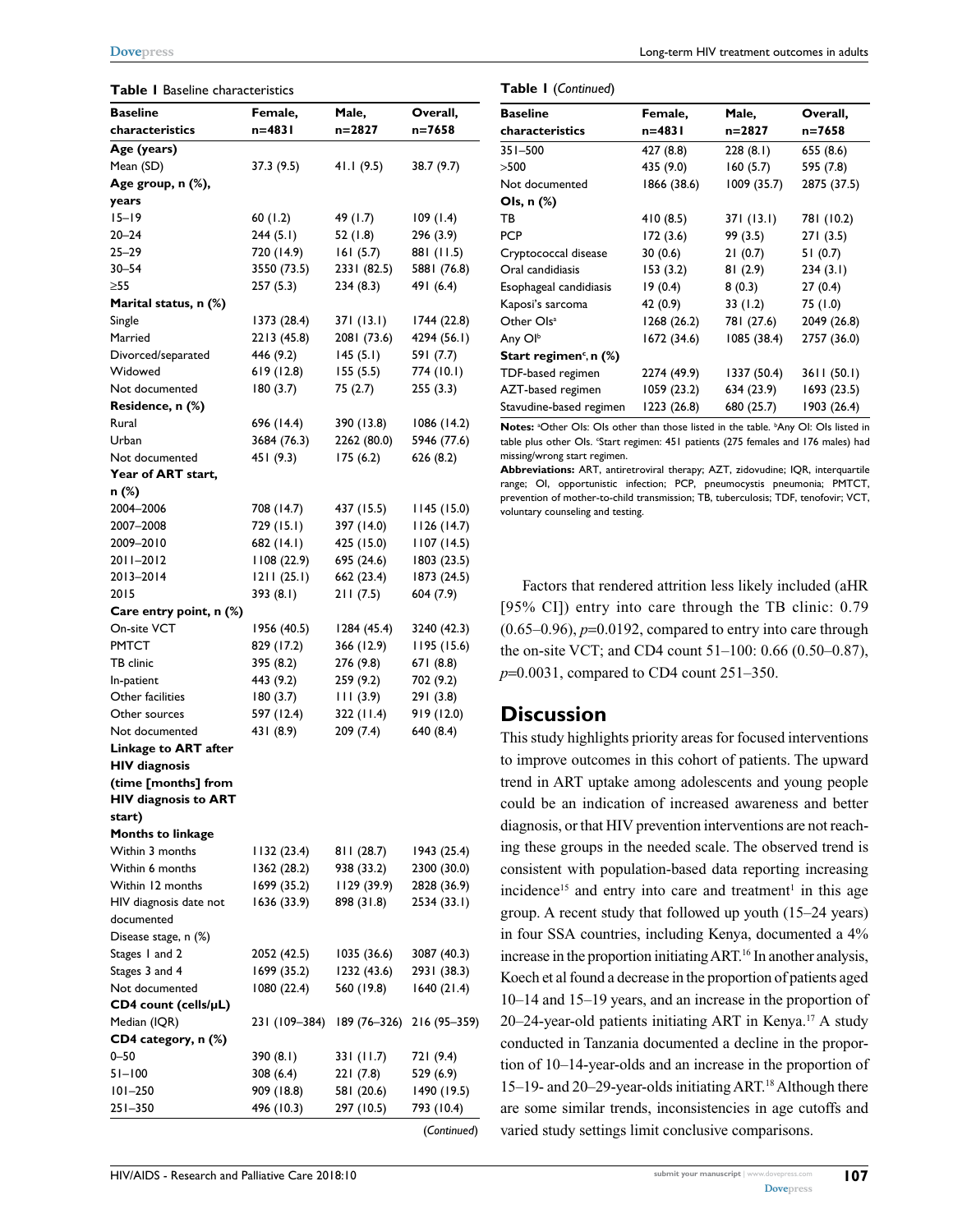

**Figure 2** Trends in median CD4 cell count at ART initiation. **Abbreviation:** ART, antiretroviral therapy.

|  | Table 2 (A) Trends in baseline demographic characteristics by year of ART start |  |  |  |  |  |
|--|---------------------------------------------------------------------------------|--|--|--|--|--|
|--|---------------------------------------------------------------------------------|--|--|--|--|--|

| <b>Baseline characteristics</b> | 2004-2006,<br>$n=1145$ | 2007-2008.<br>$n = 1126$ | 2009-2010,<br>$n = 1107$ | 2011-2012,<br>$n = 1803$ | 2013-2014,<br>$n = 1873$ | 2015,<br>$n = 604$ | <b>b-value</b> |
|---------------------------------|------------------------|--------------------------|--------------------------|--------------------------|--------------------------|--------------------|----------------|
| Sex                             |                        |                          |                          |                          |                          |                    |                |
| Female                          | 708 (61.8)             | 729 (64.7)               | 682(61.6)                | 1108(61.5)               | 1211(64.7)               | 393(65.1)          | 0.25           |
| Male                            | 437 (38.2)             | 397 (35.3)               | 425 (38.4)               | 695 (38.6)               | 662 (35.3)               | 211(34.9)          | Ref            |
| <b>Marital status</b>           |                        |                          |                          |                          |                          |                    |                |
| Single                          | 230(20.1)              | 229(20.3)                | 203 (18.3)               | 407 (22.6)               | 507 $(27.1)$             | 168(27.8)          | 0.0001         |
| Married                         | 684 (59.7)             | 633 (56.2)               | 707 (63.9)               | 1067(59.2)               | 906 (48.4)               | 297 (49.2)         | Ref            |
| Divorced                        | 70(6.1)                | 83(7.4)                  | 62(5.6)                  | 105(5.8)                 | 204 (10.9)               | $67$ (11.1)        | 0.0001         |
| Widowed                         | 126(11.0)              | 139(12.3)                | 106(9.6)                 | 169(9.4)                 | 182(9.7)                 | 52(8.6)            | 0.65           |
| Not documented                  | 35(3.1)                | 42(3.7)                  | 29(2.6)                  | 55 $(3.1)$               | 74 (4.0)                 | 20(3.3)            | 0.0675         |
| Age (years)                     |                        |                          |                          |                          |                          |                    |                |
| $15 - 19$                       | 5(0.4)                 | 10(0.9)                  | 15(1.4)                  | 24(1.3)                  | 42(2.2)                  | 13(2.2)            | 0.0001         |
| $20 - 24$                       | 22(1.9)                | 24(2.1)                  | 42(3.8)                  | 67(3.7)                  | 98 (5.2)                 | 43 $(7.1)$         | 0.0001         |
| $25 - 29$                       | 105(9.2)               | 112(10.0)                | 130(11.7)                | 177(9.8)                 | 274 (14.6)               | 83 (13.7)          | 0.0001         |
| $30 - 54$                       | 949 (82.9)             | 907 (80.6)               | 856 (77.3)               | 1405 (77.9)              | 1330(71.0)               | 434 (71.9)         | Ref            |
| $\geq 55$                       | 64(5.6)                | 73 (6.5)                 | 64(5.8)                  | 130(7.2)                 | 129(6.9)                 | 31(5.1)            | 0.0646         |
| <b>Residency</b>                |                        |                          |                          |                          |                          |                    |                |
| Rural                           | 240(21.0)              | 218(19.4)                | 181(16.4)                | 264 (14.6)               | 147(7.9)                 | 36(6.0)            | Ref            |
| Urban                           | 820 (71.6)             | 837 (74.3)               | 868 (78.4)               | 1406 (78.0)              | 1515(80.9)               | 500 (82.8)         | 0.0001         |
| Not documented                  | 85(7.4)                | 71(6.3)                  | 58 (5.2)                 | 133(7.4)                 | 211(11.3)                | 68(11.3)           | 0.0001         |
| Care entry point                |                        |                          |                          |                          |                          |                    |                |
| <b>VCT</b>                      | 424 (37.0)             | 448 (39.8)               | 497 (44.9)               | 742 (41.2)               | 853 (45.5)               | 276 (45.7)         | Ref            |
| <b>PMTCT</b>                    | 268 (23.4)             | 228 (20.3)               | 194(17.5)                | 296 (16.4)               | 155(8.3)                 | 54 (8.9)           | 0.0001         |
| TB clinic                       | 133(11.6)              | 136(12.1)                | 132(11.9)                | 212(11.8)                | 51(2.7)                  | 7(1.2)             | 0.0001         |
| In-patient                      | 103(9.0)               | 87(7.7)                  | 71(6.4)                  | 149(8.3)                 | 209(11.2)                | 83 (13.7)          | 0.0188         |
| Other facilities                | 28(2.5)                | 25(2.2)                  | 25(2.3)                  | 65(3.6)                  | 138(7.4)                 | 10(1.7)            | 0.0001         |
| Other sources                   | 68 (5.9)               | 76 (6.8)                 | 76 (6.9)                 | 145(8.0)                 | 386 (20.6)               | 168(27.8)          | 0.0001         |
| Not documented                  | 121(10.6)              | 126(11.2)                | 112(10.1)                | 194(10.8)                | 81(4.3)                  | 6(1.0)             | 0.0001         |

(*Continued*)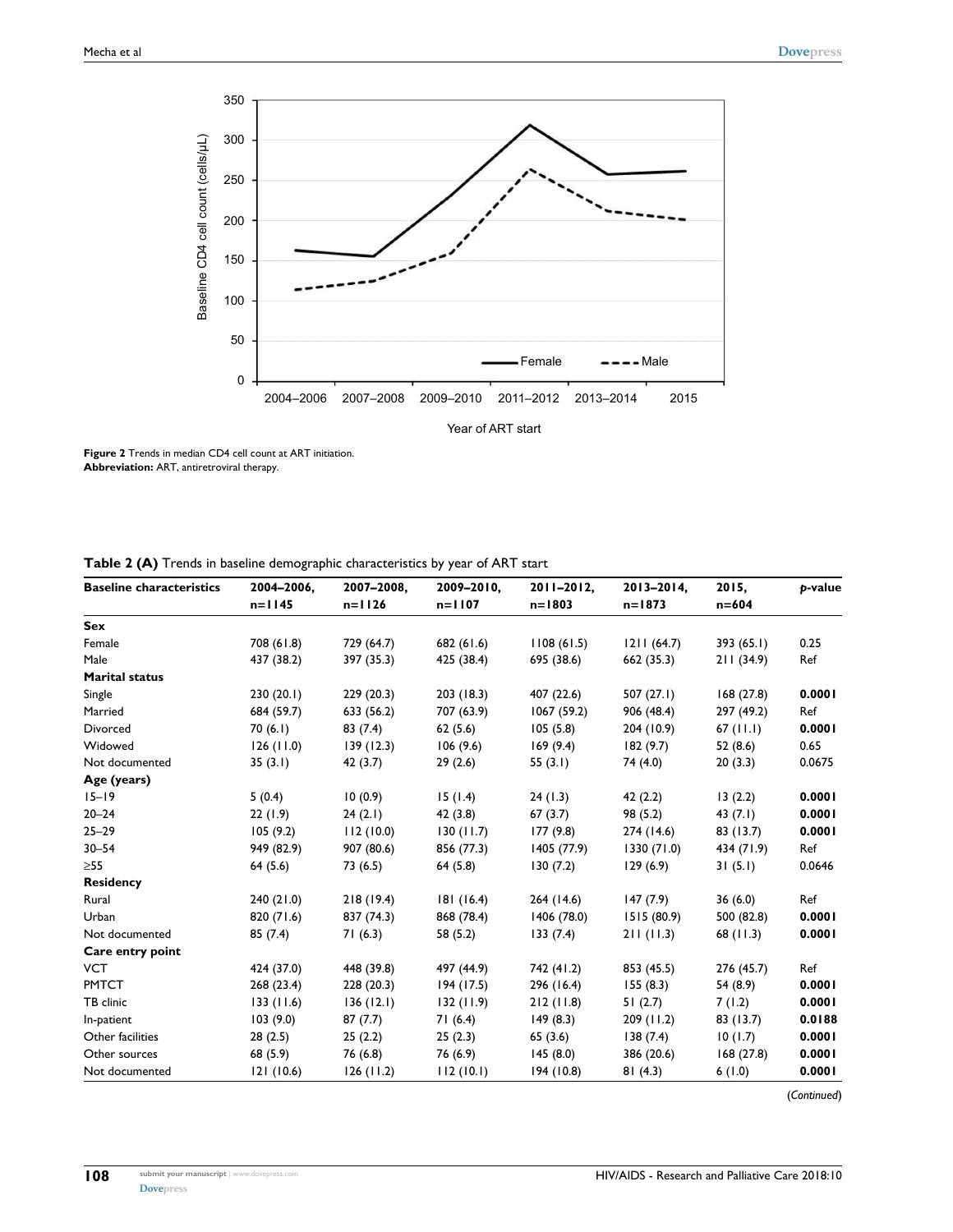#### **Table 2** (*Continued*)

| (B) Trends in baseline clinical characteristics by year of ART start |             |             |             |             |             |            |         |
|----------------------------------------------------------------------|-------------|-------------|-------------|-------------|-------------|------------|---------|
| <b>Baseline characteristics</b>                                      | 2004-2006,  | 2007-2008,  | 2009-2010,  | 2011-2012,  | 2013-2014,  | 2015,      | p-value |
|                                                                      | $n=1145$    | $n=1126$    | $n = 1107$  | $n = 1803$  | $n = 1873$  | $n = 604$  |         |
| Time to linkage to                                                   |             |             |             |             |             |            |         |
| <b>ART</b> (months)                                                  |             |             |             |             |             |            |         |
| 3 months                                                             |             |             |             |             |             |            |         |
| Within 3 months                                                      | 311(27.2)   | 437 (38.8)  | 345(31.2)   | 218(12.1)   | 451(24.1)   | 181 (30.0) | Ref     |
| After 3 months                                                       | 497 (43.4)  | 342 (30.4)  | 445 (40.2)  | 1086 (60.2) | 633 (33.8)  | 178 (29.5) | 0.0001  |
| 6 months                                                             |             |             |             |             |             |            |         |
| Within 6 months                                                      | 406 (35.5)  | 484 (43.0)  | 391 (35.3)  | 315(17.5)   | 509 (27.2)  | 195 (32.3) | Ref     |
| After 6 months                                                       | 402(35.1)   | 295 (26.2)  | 399 (36.0)  | 989 (54.9)  | 575 (30.7)  | 164(27.2)  | 0.0001  |
| 12 months                                                            |             |             |             |             |             |            |         |
| Within 12 months                                                     | 539 (47.1)  | 550 (48.9)  | 472 (42.6)  | 454 (25.2)  | 591 (31.6)  | 222 (36.8) | Ref     |
| After 12 months                                                      | 269(23.5)   | 229(20.3)   | 318(28.7)   | 850 (47.1)  | 493 (26.3)  | 137(22.7)  | 0.0001  |
| Disease stage                                                        |             |             |             |             |             |            |         |
| WHO stages 1 and 2                                                   | 208 (18.2)  | 380 (33.8)  | 449 (40.6)  | 747 (41.4)  | 924 (49.3)  | 379 (62.8) | Ref     |
| WHO stages 3 and 4                                                   | 441 (38.5)  | 494 (43.9)  | 344(31.1)   | 833 (46.2)  | 612(32.7)   | 207 (34.3) | 0.0001  |
| Not documented                                                       | 496 (43.3)  | 252 (22.4)  | 314(28.4)   | 223(12.4)   | 337 (18.0)  | 18(3.0)    | 0.0001  |
| CD4 count                                                            |             |             |             |             |             |            |         |
| $0 - 50$                                                             | 105(9.2)    | 141(12.5)   | 61(5.5)     | 89 (4.9)    | 241 (12.9)  | 84 (13.9)  | 0.0001  |
| $51 - 100$                                                           | 92(8.0)     | 122(10.8)   | 59(5.3)     | 79 (4.4)    | 127(6.8)    | 50(8.3)    | 0.0001  |
| $101 - 250$                                                          | 202 (17.6)  | 277 (24.6)  | 226 (20.4)  | 257 (14.3)  | 391 (20.9)  | 137(22.7)  | 0.24    |
| $251 - 350$                                                          | 78 (6.8)    | 63(5.6)     | 96 (8.7)    | 204(11.3)   | 291 (15.5)  | 61(10.1)   | Ref     |
| $351 - 500$                                                          | 33(2.9)     | 48 (4.3)    | 46 (4.2)    | 197(10.9)   | 227(12.1)   | 104(17.2)  | 0.0001  |
| >500                                                                 | 28(2.5)     | 34(3.0)     | 49 (4.4)    | 212(11.8)   | 186(9.9)    | 86 (14.2)  | 0.0001  |
| Not documented                                                       | 607 (53.0)  | 441 (39.2)  | 570 (51.5)  | 765 (42.4)  | 410(21.9)   | 82 (13.6)  | 0.0001  |
| Ols                                                                  |             |             |             |             |             |            |         |
| TВ                                                                   |             |             |             |             |             |            |         |
| No                                                                   | 1037 (90.6) | 1016 (90.2) | 1019 (92)   | 1651(91.6)  | 1619 (86.4) | 535 (88.6) | Ref     |
| Yes                                                                  | 108(9.4)    | 110(9.8)    | 88 (7.9)    | 152(8.4)    | 254 (13.6)  | 69(11.4)   | 0.0007  |
| <b>PCP</b>                                                           |             |             |             |             |             |            |         |
| No                                                                   | 1109 (96.9) | 1099 (97.6) | 1076 (97.2) | 1689 (93.7) | 1824 (97.4) | 590 (97.7) | Ref     |
| Yes                                                                  | 36(3.1)     | 27(2.4)     | 31(2.8)     | 114(6.3)    | 49 (2.6)    | 14(2.3)    | 0.54    |
| Cryptococcal disease                                                 |             |             |             |             |             |            |         |
| No                                                                   | 1142(99.7)  | 1119(99.4)  | 1099 (99.3) | 1793 (99.5) | 1855 (99.0) | 599 (99.2) | Ref     |
| Yes                                                                  | 3(0.3)      | 7(0.6)      | 8(0.7)      | 10(0.6)     | 18(1.0)     | 5(0.8)     | 0.0489  |
| Oral candidiasis                                                     |             |             |             |             |             |            |         |
| No                                                                   | 1081 (94.4) | 1083 (96.2) | 1085 (98.0) | 1756 (97.4) | 1832 (97.8) | 587 (97.2) | Ref     |
| Yes                                                                  | 64 (5.6)    | 43 (3.8)    | 22(2.0)     | 47(2.6)     | 41 $(2.2)$  | 17(2.8)    | 0.0001  |
| <b>Esophageal candidiasis</b>                                        |             |             |             |             |             |            |         |
| No                                                                   | 1140 (99.6) | 1121 (99.6) | 1105(99.8)  | 1798 (99.7) | 1866 (99.6) | 601 (99.5) | Ref     |
| Yes                                                                  | 5(0.4)      | 5(0.4)      | 2(0.2)      | 5(0.3)      | 7(0.4)      | 3(0.5)     | 0.91    |
| Kaposi's sarcoma                                                     |             |             |             |             |             |            |         |
| No                                                                   | 1132 (98.9) | 1118(99.3)  | 1095 (98.9) | 1786 (99.1) | 1855 (99.0) | 597 (98.8) | Ref     |
| Yes                                                                  | 13(1.1)     | 8(0.7)      | 12(1.1)     | 17(0.9)     | 18(1.0)     | 7(1.2)     | 0.92    |
| Other Ols                                                            |             |             |             |             |             |            |         |
| No                                                                   | 948 (82.8)  | 914(81.2)   | 916 (82.8)  | 1194 (66.2) | 1213(64.8)  | 424 (70.2) | Ref     |
| Yes                                                                  | 197 (17.2)  | 212 (18.8)  | 191(17.3)   | 609 (33.8)  | 660 (35.2)  | 180 (29.8) | 0.0001  |
| Any OI                                                               |             |             |             |             |             |            |         |
| No                                                                   | 835 (72.9)  | 805 (71.5)  | 809 (73.1)  | 1027 (57.0) | 1038 (55.4) | 387 (64.1) | Ref     |
| Yes                                                                  | 310(27.1)   | 321 (28.5)  | 298 (26.9)  | 776 (43.0)  | 835 (44.6)  | 217 (35.9) | 0.0001  |

**Note:** The *p*-values in bold font are those that met the significance threshold of <0.05.

**Abbreviations:** ART, antiretroviral therapy; OI, opportunistic infection; PCP, pneumocystis pneumonia; PMTCT, prevention of mother-to-child transmission; Ref, reference; TB, tuberculosis; VCT, voluntary counseling and testing; WHO, World Health Organization.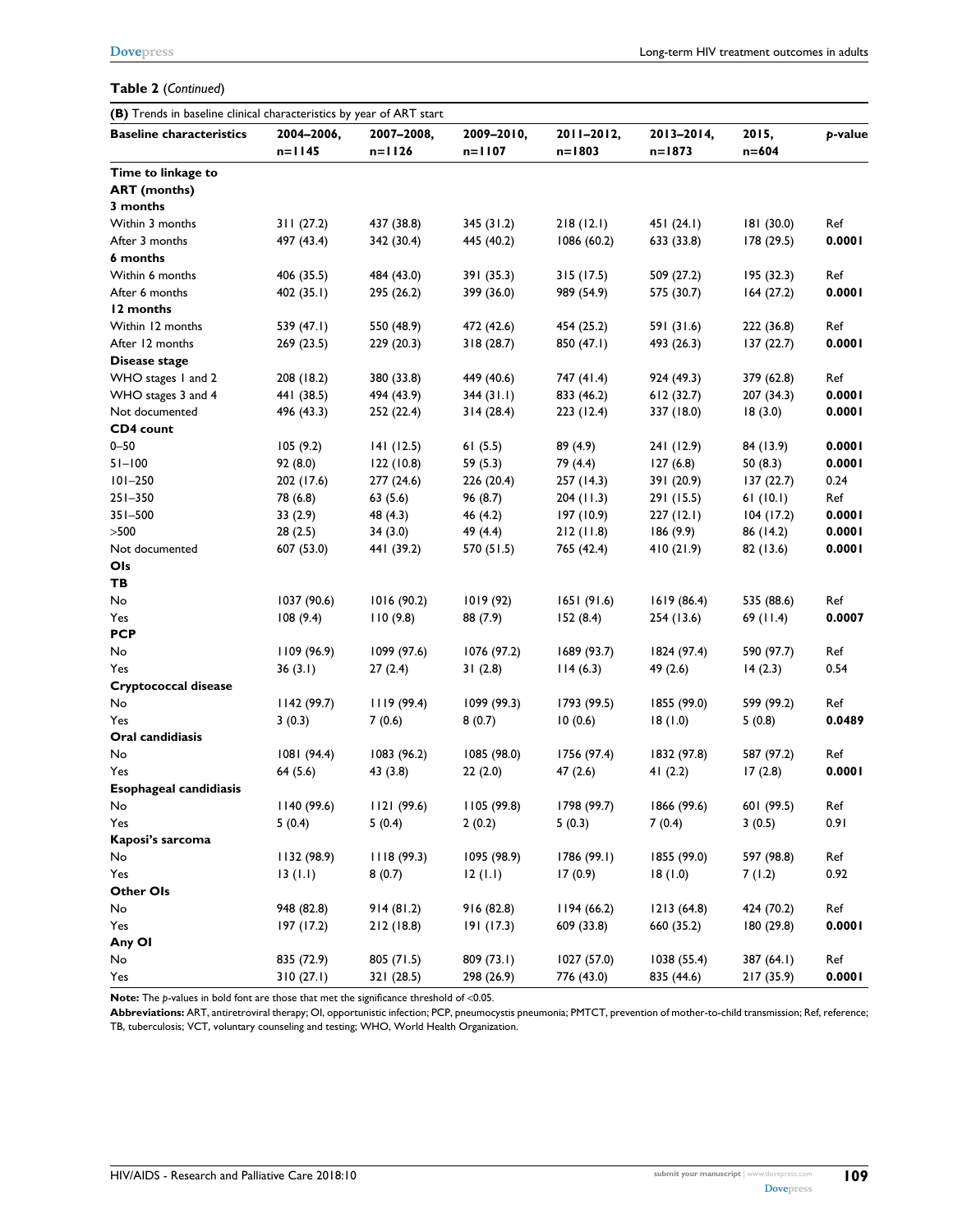| Year of          | n     | Duration on ART (months) | Retention % (95% CI) | Attrition % (95% CI) | <b>Transfer out %</b> |
|------------------|-------|--------------------------|----------------------|----------------------|-----------------------|
| <b>ART</b> start |       | Median (IQR)             |                      |                      | $(95\% \, \text{Cl})$ |
| 2004-2006        | l 145 | $112(106 - 119)$         | $82.9(80.7 - 85.1)$  | $13.6$ (11.6–15.6)   | $3.5(2.4-4.6)$        |
| 2007-2008        | 1126  | $90(82 - 97)$            | 79.8 (77.4-82.1)     | $15.9(13.8 - 18.0)$  | $4.4(3.2 - 5.5)$      |
| 2009-2010        | 1107  | 66 (59-72)               | 75.3 (72.7-77.8)     | $19.4$ (17.1-21.8)   | $5.3(4.0-6.7)$        |
| 2011-2012        | 1803  | $36(32 - 37)$            | 74.0 (72.0–76.1)     | 21.8 (19.9–23.7)     | $4.2(3.2-5.1)$        |
| 2013-2014        | 1873  | $15(9-22)$               | 68.6 (66.4–70.7)     | $27.3(25.3-29.4)$    | $4.1(3.2 - 5.0)$      |
| 2015             | 604   | $3(1-5)$                 | $88.7(86.2 - 91.3)$  | $7.8(5.6-9.9)$       | $3.5(2.0-4.9)$        |
| Overall          | 7658  | $37(16-83)$              | $76.2(75.2 - 77.1)$  | $19.6(18.7-20.5)$    | $4.2(3.8-4.6)$        |

**Table 3** Treatment status outcomes at the end of the observation period

**Note:** The values in bold font reflect the combined treatment status outcomes.

**Abbreviations:** ART, antiretroviral therapy; IQR, interquartile range; Ref, reference.

| Table 4 Attrition by baseline characteristics |  |  |
|-----------------------------------------------|--|--|
|-----------------------------------------------|--|--|

**Table 4** (*Continued*)

| <b>Baseline characteristics</b>   | n    | Attrition % (95% CI)            | <b>Baseline characteristics</b>                                                                                                                                        | n    | Attrition % (95% CI)            |
|-----------------------------------|------|---------------------------------|------------------------------------------------------------------------------------------------------------------------------------------------------------------------|------|---------------------------------|
| Sex                               |      |                                 | CD4 count                                                                                                                                                              |      |                                 |
| Female                            | 4831 | $18.4$ (17.3–19.5)*             | $0 - 50$                                                                                                                                                               | 1250 | 21.8 (19.5-24.0)                |
| Male                              | 2827 | 21.8 (20.2-23.3)                | $51 - 100$                                                                                                                                                             | 977  | $19.5$ (17.1-22.0)              |
| Age group (years)                 |      |                                 | $101 - 250$                                                                                                                                                            | 513  | $17.0(13.7-20.2)$               |
| $15 - 19$                         | 109  | 28.4 (20.0–36.9)                | $251 - 350$                                                                                                                                                            | 793  | $17.3$ (14.6–19.9)*             |
| $20 - 24$                         | 296  | $26.4(21.3-31.4)$               | $351 - 500$                                                                                                                                                            | 658  | $13.7$ (11.1–16.3)              |
| $25 - 29$                         | 881  | 20.2 (17.6-22.9)                | >500                                                                                                                                                                   | 592  | $15.5(12.6 - 18.5)$             |
| $30 - 54$                         | 5881 | 19.0 (18.0-20.0)*               | Not documented                                                                                                                                                         | 2875 | $22.0(20.5-23.5)$               |
| >55                               | 491  | $19.6(16.0-23.1)$               | Ols                                                                                                                                                                    |      |                                 |
| <b>Marital status</b>             |      |                                 | TB                                                                                                                                                                     |      |                                 |
| Single                            | 1744 | 21.9 (20.0-23.8)                | No                                                                                                                                                                     | 6877 | $19.2 (18.2 - 20.1)^*$          |
| Married                           | 4294 | 18.4 (17.2-19.5)*               | Yes                                                                                                                                                                    | 781  | 23.4 (20.5–26.4)                |
| Divorced/separated                | 591  | $23.5(20.1 - 26.9)$             | <b>PCP</b>                                                                                                                                                             |      |                                 |
| Widowed                           | 774  | 18.2 (15.5–20.9)                | No                                                                                                                                                                     | 7387 | $19.6$ (18.7–20.5) <sup>*</sup> |
| Not documented                    | 255  | 20.4 (15.4–25.3)                | Yes                                                                                                                                                                    | 271  | $20.3$ (15.5–25.1)              |
| <b>Residence</b>                  |      |                                 | Cryptococcal disease                                                                                                                                                   |      |                                 |
| Rural                             | 1086 | $17.3$ (15.1–19.6)*             | No                                                                                                                                                                     | 7607 | $19.6$ (18.7–20.5) <sup>*</sup> |
| Urban                             | 5946 | $19.6(18.6 - 20.6)$             | Yes                                                                                                                                                                    | 51   | $15.7(5.7-25.7)$                |
| Not documented                    | 626  | 24.0 (20.6-27.3)                | Oral candidiasis                                                                                                                                                       |      |                                 |
| Care entry point                  |      |                                 | No                                                                                                                                                                     | 7424 | $19.6$ (18.7–20.5) <sup>*</sup> |
| VCT                               | 3240 | $18.5$ (17.2–19.9)*             | Yes                                                                                                                                                                    | 234  | 20.1 (15.0-25.2)                |
| <b>PMTCT</b>                      | 1195 | 18.2 (16.0-20.3)                | <b>Esophageal candidiasis</b>                                                                                                                                          |      |                                 |
| ТB                                | 671  | $17.6$ (14.7-20.5)              | No                                                                                                                                                                     | 7631 | $19.6$ (18.7–20.5) <sup>*</sup> |
| In-patient                        | 702  | 23.4 (20.2-26.5)                | Yes                                                                                                                                                                    | 27   | $22.2(6.5-37.9)$                |
| Other facilities                  | 291  | 27.1 (22.0-32.3)                | Kaposi's sarcoma                                                                                                                                                       |      |                                 |
| Other sources                     | 919  | $17.2(14.8-19.6)$               | No                                                                                                                                                                     | 7583 | $19.6$ (18.7–20.5) <sup>*</sup> |
| Not documented                    | 640  | 25.8 (22.4–29.2)                | Yes                                                                                                                                                                    | 75   | 20.0 (10.9-29.1)                |
| <b>Linked to ART after HIV</b>    |      |                                 | <b>Other Ols</b>                                                                                                                                                       |      |                                 |
| diagnosis                         |      |                                 | No                                                                                                                                                                     | 5609 | $19.1 (18.1 - 20.1)^*$          |
| 3 months                          |      |                                 | Yes                                                                                                                                                                    | 2049 | 21.0 (19.3-22.8)                |
| Within 3 months                   | 1943 | $18.0$ (16.3-19.7)*             | Any OI                                                                                                                                                                 |      |                                 |
| After 3 months                    | 3181 | $18.6$ (17.2-19.9)              | No                                                                                                                                                                     | 4901 | 18.9 (17.8-20.0)*               |
| 6 months                          |      |                                 | Yes                                                                                                                                                                    | 2757 | 20.9 (19.4–22.4)                |
| Within 6 months                   | 2300 | $18.6$ (17.0-20.2) <sup>*</sup> | <b>Notes:</b> The values in bold font are significant by virtue of the fact that the confidence                                                                        |      |                                 |
| After 6 months                    | 2824 | $18.2$ (16.7-19.6)              | intervals do not overlap with those of the respective reference categories. Reference                                                                                  |      |                                 |
| 12 months                         |      |                                 | categories are indicated by the * symbol.                                                                                                                              |      |                                 |
| Within 12 months                  | 2828 | $17.9$ (16.5-19.3)*             | Abbreviations: ART, antiretroviral therapy; OI, opportunistic infection; PCP,                                                                                          |      |                                 |
| After 12 months                   | 2296 | 18.9 (17.3–20.5)                | pneumocystis pneumonia; PMTCT, prevention of mother-to-child transmission; TB,<br>tuberculosis; VCT, voluntary counseling and testing; WHO, World Health Organization. |      |                                 |
| HIV diagnosis date not documented | 2534 | 22.1 (20.5-23.8)                |                                                                                                                                                                        |      |                                 |
| Disease stage                     |      |                                 | ART uptake among males was consistently lower than                                                                                                                     |      |                                 |
| WHO stages 1 and 2                | 3087 | $16.6$ (15.3–17.9) <sup>*</sup> |                                                                                                                                                                        |      |                                 |
| WHO stages 3 and 4                | 2931 | 23.2 (21.7–24.7)                | that among females throughout the observation period.                                                                                                                  |      |                                 |
| Not documented                    | 1640 | 18.8 (16.9-20.7)                | They also had lower CD4 counts at ART initiation. This                                                                                                                 |      |                                 |

(*Continued*)

**110**

**[Dovepress](www.dovepress.com)** 

implies that they are seeking care when already in advanced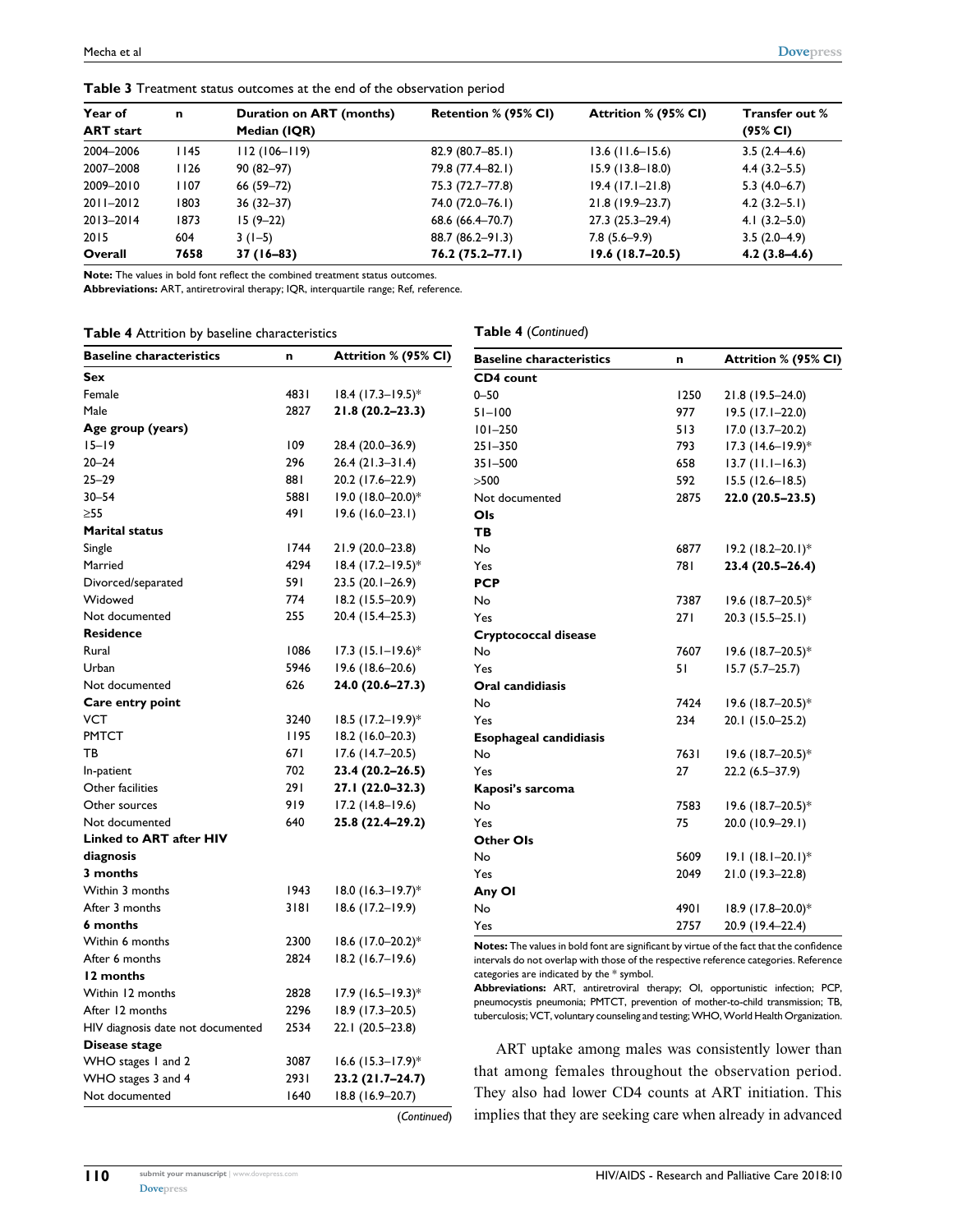| Table 5 Baseline characteristics associated with attrition (death or lost to follow-up) after ART initiation |  |
|--------------------------------------------------------------------------------------------------------------|--|
|--------------------------------------------------------------------------------------------------------------|--|

| <b>Variable</b>                            | <b>HR (95% CI)</b>  | p-value | aHR (95% CI)        | p-value |
|--------------------------------------------|---------------------|---------|---------------------|---------|
| Sex                                        |                     |         |                     |         |
| Female                                     | Ref                 | Ref     | Ref                 | Ref     |
| Male                                       | $1.18(1.06 - 1.30)$ | 0.0019  | $1.30(1.16 - 1.45)$ | 0.0001  |
| Age (years)                                |                     |         |                     |         |
| $15 - 19$                                  | $2.17(1.52 - 3.11)$ | 0.0001  | $1.83(1.26 - 2.66)$ | 0.0014  |
| $20 - 24$                                  | $1.91(1.52 - 2.40)$ | 0.0001  | $1.93(1.52 - 2.44)$ | 0.0001  |
| $25 - 29$                                  | $1.23(1.05 - 1.44)$ | 0.0121  | $1.31(1.11 - 1.54)$ | 0.0012  |
| $30 - 54$                                  | Ref                 | Ref     | Ref                 | Ref     |
| >55                                        | $1.09(0.88 - 1.34)$ | 0.4390  | $1.13(0.91 - 1.39)$ | 0.28    |
| <b>Marital status</b>                      |                     |         |                     |         |
| Single                                     | $1.34$ (1.18–1.51)  | 0.0001  | $1.27(1.11 - 1.44)$ | 0.0005  |
| Married                                    | Ref                 | Ref     | Ref                 | Ref     |
| Divorced                                   | $1.49(1.24 - 1.79)$ | 0.0001  | $1.56(1.30-1.87)$   | 0.0001  |
| Widowed                                    | $0.97(0.81 - 1.16)$ | 0.7423  | $1.04(0.86 - 1.25)$ | 0.69    |
| Not documented                             | $1.16(0.88 - 1.53)$ | 0.3030  | $1.13(0.85 - 1.50)$ | 0.42    |
| Residency                                  |                     |         |                     |         |
| Rural                                      | Ref                 | Ref     | Ref                 | Ref     |
| Urban                                      | $1.39(1.19 - 1.62)$ | 0.0001  | $1.40(1.20 - 1.64)$ | 0.0001  |
| Not documented                             | $1.82$ (1.47-2.25)  | 0.0001  | $1.75(1.41 - 2.18)$ | 0.0001  |
| Care entry point                           |                     |         |                     |         |
| VCT                                        | Ref                 | Ref     | Ref                 | Ref     |
| <b>PMTCT</b>                               | $0.81(0.69 - 0.94)$ | 0.0066  | $0.85(0.73 - 1.00)$ | 0.0452  |
| TB clinic                                  | $0.78(0.64 - 0.95)$ | 0.0153  | $0.79(0.65 - 0.96)$ | 0.0192  |
| In-patient                                 | $1.34(1.12 - 1.59)$ | 0.0010  | $1.31(1.10-1.57)$   | 0.0026  |
| Other facilities                           | $1.74(1.38-2.20)$   | 0.0001  | $1.60(1.26 - 2.04)$ | 0.0001  |
| Other sources                              | $1.24$ (1.04-1.48)  | 0.0156  | $1.20(1.00 - 1.43)$ | 0.0496  |
| Not documented                             | $1.20(1.01 - 1.42)$ | 0.0401  | $1.27(1.06 - 1.52)$ | 0.0091  |
| Time to linkage to ART after HIV diagnosis |                     |         |                     |         |
| Within 12 months                           | Ref                 | Ref     | Ref                 | Ref     |
| After 12 months                            | $1.23(1.08 - 1.40)$ | 0.0018  | $1.36(1.19 - 1.55)$ | 0.0001  |
| HIV diagnosis date not documented          | $1.47(1.30 - 1.66)$ | 0.0001  | $1.48(1.31 - 1.67)$ | 0.0001  |
| Disease stage                              |                     |         |                     |         |
| WHO stages 1 and 2                         | Ref                 | Ref     | Ref                 | Ref     |
| WHO stages 3 and 4                         | $1.19(1.06 - 1.34)$ | 0.0030  | $1.10(0.97 - 1.25)$ | 0.13    |
| Not documented                             | $0.75(0.65 - 0.87)$ | 0.0001  | $0.72(0.62 - 0.84)$ | 0.0001  |
| $CD4$ cell count (cells/ $\mu$ L)          |                     |         |                     |         |
| $0 - 50$                                   | $1.38(1.11 - 1.72)$ | 0.0037  | $1.18(0.94 - 1.48)$ | 0.16    |
| $51 - 100$                                 | $0.68(0.52 - 0.90)$ | 0.0067  | $0.66(0.50-0.87)$   | 0.0031  |
| $101 - 250$                                | $0.92(0.75 - 1.13)$ | 0.4226  | $0.92(0.75 - 1.13)$ | 0.42    |
| $251 - 350$                                | Ref                 | Ref     | Ref                 | Ref     |
| 351-499                                    | $0.91(0.70 - 1.19)$ | 0.5010  | $0.84(0.64 - 1.09)$ | 0.19    |
| $\geq$ 500                                 | $1.02(0.79 - 1.33)$ | 0.8706  | $0.89(0.68 - 1.16)$ | 0.37    |
| Not documented                             | $0.98(0.81 - 1.17)$ | 0.7924  | $1.04(0.86 - 1.26)$ | 0.66    |
| ΟI                                         |                     |         |                     |         |
| Any Ol                                     | $1.29(1.17 - 1.44)$ | 0.0001  | $1.15(1.02 - 1.30)$ | 0.0284  |

**Note:** Values in bold font are statistically significant ( $p < 0.05$ ).

**Abbreviations:** aHR, adjusted hazard ratio; ART, antiretroviral therapy; HR, hazard ratio; OI, opportunistic infection; PMTCT, prevention of mother-to-child transmission; Ref, reference; TB, tuberculosis; VCT, voluntary counseling and testing; WHO, World Health Organization.

disease, putting them at risk for poor outcomes. This calls for program-level strategies that identify male patients in early stages of disease and link them to treatment.

We observed that the majority of patients entered care through the on-site VCT, suggesting the ongoing demand for these services. This can be attributed to increased awareness of testing that has been achieved through

aggressive mass media campaigns countrywide. It will be crucial that the program prioritizes VCT accessibility. HIV programs in Tanzania demonstrated a significant increase in the proportion of patients entering care through the VCT.<sup>18</sup> Other SSA countries have reported stable<sup>19</sup> or declining<sup>20</sup> proportions of patients accessing care and treatment from VCT centers.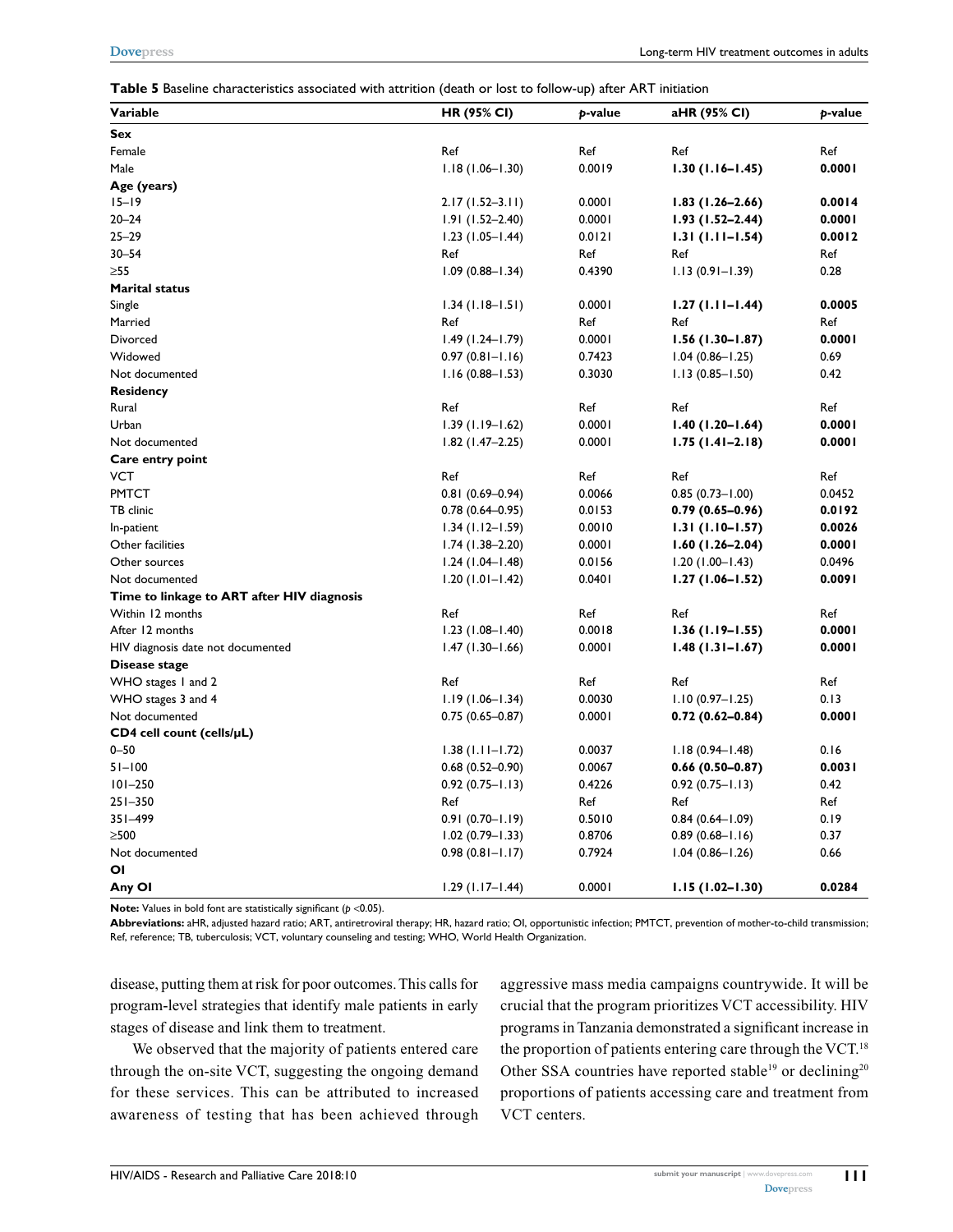Our analysis demonstrated a statistically significant decline in the proportion of patients initiating ART with advanced disease over time, mostly a reflection of changing ART initiation policies, which progressively increased the CD4 count thresholds for ART initiation. This trend could also be a reflection of more referrals from the on-site VCT center, which would typically be attended by healthier patients.18,21,22 Similar trends have been reported in other SSA countries<sup>23</sup> including Rwanda.<sup>24</sup>

Overall, median CD4 counts at ART initiation increased over time. The observed upward trend can be explained by the adoption of routine universal testing coupled with revision of national guidelines, which changed ART eligibility from CD4 counts  $\leq$ 200 cells/mm<sup>3</sup> to  $\leq$ 350 cells/ $\mu$ L in 2010<sup>25</sup> and later to 500 cells/ $\mu$ L in 2014.<sup>26</sup> The trend is likely to be maintained during the implementation of the most current guidelines that recommend treatment for all HIV-positive clients irrespective of the CD4 count or clinical stage.<sup>27</sup> Similar trends have been observed in other African countries<sup>23,24</sup> and in Asia.28 However, a study in Ethiopia20 and a meta-analysis of studies from SSA countries<sup>29</sup> found that CD4 counts at ART initiation remained stable over time.

There was a progressive increase in enrollment of adolescents, youth, and young adults (15–29 years), single persons, and immunologically healthier clients, all of which are associated with higher attrition. Other factors that were linked to attrition in this setting included male sex, being divorced or separated, care entry through the in-patient, referral from another facility, and history of an OI prior to initiation of ART.

Adolescents and youth face unique challenges in coping with a diagnosis of HIV infection, contributing to the higher attrition observed.16,30–32 Single persons and those who are separated or divorced may lack social support and hence are unable to adequately deal with the stigma and overall social and economic burden associated with HIV infection. They are, therefore, more prone to attrition.<sup>30</sup> Consistent with previous work, being male in this cohort was associated with higher risk for attrition.<sup>31,33,34</sup>

Referral from a facility other than the study site was predictive of attrition. This being a referral center in a large metropolis, distances, transportation costs, and possibilities of change in employment may be responsible for higher attrition of in-bound referrals.32,35 Care entry from the inpatient units was independently associated with attrition. These patients are more likely to have advanced disease, hence more prone to mortality associated attrition. Any OI (history of or active) at ART initiation was predictive of attrition. The OIs listed are associated with stage 3 or 4 disease, suggesting that this is most likely mortalityassociated attrition.

Contrary to findings of previous research, 30,31,33,34 our study did not demonstrate that advanced disease (WHO stage 3 and 4) was predictive of mortality-associated attrition. However, this finding should be interpreted with caution because nondocumentation of clinical staging and underreporting of mortality may have contributed to this observation.

TB clinic as a care entry point conferred protection from attrition. Initiating ART prior to enrollment or in the same year of enrollment has been long known to result in improved retention, $30,34$  explaining the conferred protection from attrition among patients entering care through the TB clinic.

Strengths of this study include the reasonably large sample size, which rendered sufficient power for precise effect estimates, and the long duration of follow-up, which allowed for trend analysis over time. Limitations of the study are related to the data source. We used routinely collected clinical data, which are more prone to data quality barriers, including missing information, than data specifically collected for research purposes.<sup>36</sup> The referral nature of KNH renders our study sample highly selective, impacting generalizability of our findings.

#### **Conclusion**

Although ART uptake among adolescents and young people increased over time, this group was at increased risk for attrition. Single marital status, urban residence, history of hospitalization or OI, and late initiation of ART also predicted attrition. These findings and current national data underscore the need for policies that call for intensified HIV preventive strategies targeting adolescents and young people, and those that focus on increasing awareness on the availability and importance of HIV counseling and testing services. At program level, there is an urgent need to implement evidence-based interventions that address attrition especially among adolescents, youth, males, and the other at-risk groups highlighted by these data. Finally, these findings reiterate the need to ensure completeness of documentation of health records for all patients.

#### **Acknowledgments**

Prof Zipporah W Ngumi, Principal Investigator, Cooperative Agreement U2GPS002182-01-05 for administrative support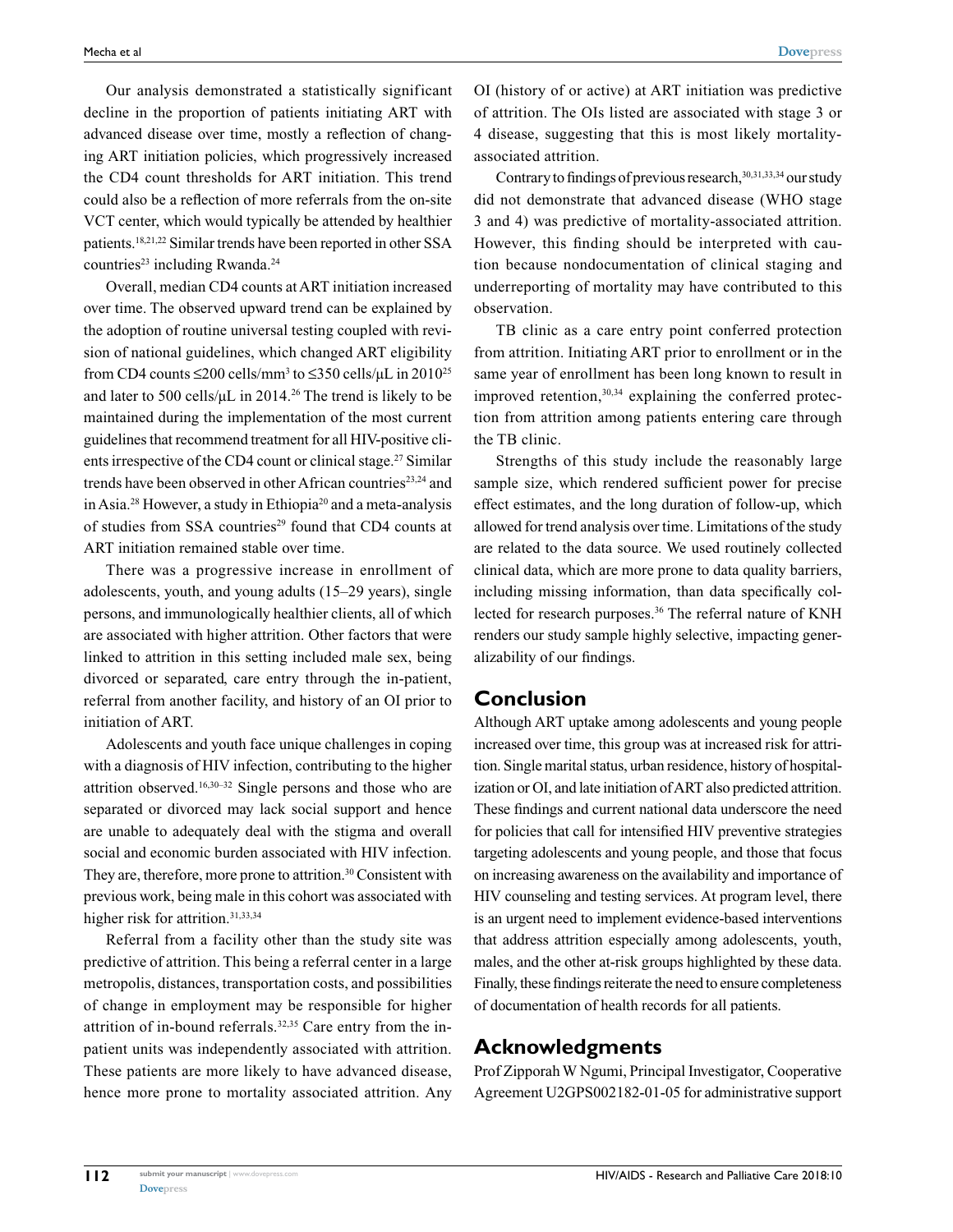and advice; and Christopher Githu for extracting the analysis database from the electronic medical records system. The views presented in this publication are solely those of the authors and do not necessarily reflect the official position of the funding agencies. This research was supported by the President's Emergency Plan for AIDS Relief (PEPFAR) through the US Centers for Disease Control and Prevention (CDC) under the terms of the Cooperative Agreement Number U2GPS002182-01-05.

# **Disclosure**

The authors report no conflicts of interest in this work.

### **References**

- 1. How AIDS changed everything. MDG6: 15 years, 15 lessons of hope from the AIDS response. Geneva, Switzerland: Joint United Nations Programme on HIV/AIDS; 2015. UNAIDS; 2015. Available from: [http://](http://www.unaids.org/sites/default/files/media_asset/MDG6Report_en.pdf.%20Accessed%20November%2025) [www.unaids.org/sites/default/files/media\\_asset/MDG6Report\\_en.pdf.](http://www.unaids.org/sites/default/files/media_asset/MDG6Report_en.pdf.%20Accessed%20November%2025) [Accessed November 25](http://www.unaids.org/sites/default/files/media_asset/MDG6Report_en.pdf.%20Accessed%20November%2025), 2015.
- 2. Global Update On HIV Treatment 2013: results, impact and opportunities; 2013. Available from: http://www.unaids.org/sites/default/files/ sub\_landing/files/20130630\_treatment\_report\_en\_3.pdf. Accessed November 12, 2015.
- 3. Gap Report; 2014. Available from: http://www.unaids.org/sites/default/ files/en/media/unaids/contentassets/documents/unaidspublication/2014/ UNAIDS\_Gap\_report\_en.pdf. Accessed November 12, 2015.
- 4. Kenya AIDS Response Progress Report 2014. Available from: http:// www.unaids.org/sites/default/files/country/documents/KEN\_narrative\_report\_2014.pdf. Accessed November 13, 2015.
- 5. Kenya Country Factsheet; 2015. Available from: http://aidsinfo.unaids. org/. Accessed May 15, 2017.
- 6. Kenya HIV Estimates 2014. Available from: http://healthservices. uonbi.ac.ke/sites/default/files/centraladmin/healthservices/HIV%20 estimates%20report%20Kenya%202014.pdf. Accessed November 14, 2015.
- 7. 90-90-90 An Ambitious treatment target to help end the AIDS epidemic; 2014. Available from: http://www.unaids.org/sites/default/files/ media\_asset/90-90-90\_en\_0.pdf. Accessed November 14, 2015.
- 8. Nash D, Wu Y, Elul B, Hoos D, El Sadr W; [International Center for](https://www.ncbi.nlm.nih.gov/pubmed/?term=International%20Center%20for%20AIDS%20Care%20and%20Treatment%20Programs%5BCorporate%20Author%5D) [AIDS Care and Treatment Programs](https://www.ncbi.nlm.nih.gov/pubmed/?term=International%20Center%20for%20AIDS%20Care%20and%20Treatment%20Programs%5BCorporate%20Author%5D). Program-level and contextuallevel determinants of low-median CD4+ cell count in cohorts of persons initiating ART in eight sub-Saharan African countries. *AIDS*. 2011;25(12):1523–1533.
- 9. Lawn SD, Harries AD, Anglaret X, Myer L, Wood R. Early mortality among adults accessing antiretroviral treatment programmes in sub-Saharan Africa. *AIDS.* 2008;22(15):1897–1908.
- 10. Fox MP, Rosen S. Retention of adult patients on antiretroviral therapy in low- and middle-income countries: systematic review and metaanalysis 2008–2013. *J Acquir Immune Defic Syndr.* 2015;69(1):98–108.
- 11. Grimsrud A, Balkan S, Casas EC, et al. Outcomes of antiretroviral therapy over a 10-year period of expansion: a multicohort analysis of African and Asian HIV programs. *J Acquir Immune Defic Syndr.* 2014; 67(2):e55–e66.
- 12. Ochieng-Ooko V, Ochieng D, Sidle JE, et al. Influence of gender on loss to follow-up in a large HIV treatment programme in western Kenya. *Bull World Health Organ.* 2010;88(9):681–688.
- 13. Ministry of Health Kenya. *Guidelines on Use of Antiretriviral Drugs for Treating and Preventing HIV Infection in Kenya*. Nairobi, Kenya: NASCOP; 2016.
- 14. Pati R, Lahuerta M, Elul B, et al; [Identifying Optimal Models of HIV](https://www.ncbi.nlm.nih.gov/pubmed/?term=Identifying%20Optimal%20Models%20of%20HIV%20Care%20in%20Mozambique%20Study%20Group%5BCorporate%20Author%5D) [Care in Mozambique Study Group](https://www.ncbi.nlm.nih.gov/pubmed/?term=Identifying%20Optimal%20Models%20of%20HIV%20Care%20in%20Mozambique%20Study%20Group%5BCorporate%20Author%5D). Factors associated with loss to clinic among HIV patients not yet known to be eligible for antiretroviral therapy (ART) in Mozambique. *J Int AIDS Soc*. 2013;16(1):18490.
- 15. World AIDS Day Report 2012 [webpage on the Internet]. UNAIDS; 2012. Available from: http://www.unaids.org/en/resources/campaigns/ 20121120\_globalreport2012. Accessed November 25, 2015.
- 16. Lamb MR, Fayorsey R, Nuwagaba-Biribonwoha H, et al. High attrition before and after ART initiation among youth (15–24 years of age) enrolled in HIV care. *AIDS.* 2014;28(4):559–568.
- 17. Koech E, Teasdale CA, Wang C, et al. Characteristics and outcomes of HIV-infected youth and young adolescents enrolled in HIV care in Kenya. *AIDS.* 2014;28(18):2729–2738.
- 18. Nuwagaba-Biribonwoha H, Kilama B, Antelman G, et al; [Identifying](https://www.ncbi.nlm.nih.gov/pubmed/?term=Identifying%20Optimal%20Models%20of%20HIV%20Care%20and%20Treatment%20in%20Sub-Saharan%20Africa%20Consortium%2C%20United%20Republic%20of%20Tanzania%5BCorporate%20Author%5D) [Optimal Models of HIV Care and Treatment in Sub-Saharan Africa](https://www.ncbi.nlm.nih.gov/pubmed/?term=Identifying%20Optimal%20Models%20of%20HIV%20Care%20and%20Treatment%20in%20Sub-Saharan%20Africa%20Consortium%2C%20United%20Republic%20of%20Tanzania%5BCorporate%20Author%5D) [Consortium, United Republic of Tanzania.](https://www.ncbi.nlm.nih.gov/pubmed/?term=Identifying%20Optimal%20Models%20of%20HIV%20Care%20and%20Treatment%20in%20Sub-Saharan%20Africa%20Consortium%2C%20United%20Republic%20of%20Tanzania%5BCorporate%20Author%5D) Reviewing progress: 7 year trends in characteristics of adults and children enrolled at HIV care and treatment clinics in the United Republic of Tanzania. *BMC Public Health.* 2013;13:1016.
- 19. Lahuerta M, Lima J, Elul B, et al. Patients Enrolled in HIV care in Mozambique: baseline characteristics and follow-up outcomes. *J Acquir Immune Defic Syndr*. 2011;58(3):e75–e86.
- 20. Melaku Z, Lamb MR, Wang C, et al. Characteristics and outcomes of adult Ethiopian patients enrolled in HIV care and treatment: a multiclinic observational study. *BMC Public Health*. 2015;15:462.
- 21. Lahuerta M, Lima J, Nuwagaba-Biribonwoha H, et al. Factors associated with late antiretroviral therapy initiation among adults in Mozambique. *PLoS One*. 2012;7(5):e37125.
- 22. Wachira J, Kimaiyo S, Ndege S, Mamlin J, Braitstein P. What is the impact of home-based HIV counseling and testing on the clinical status of newly enrolled adults in a large HIV care program in Western Kenya? *Clin Infect Dis.* 2012;54(2):275–281.
- 23. Lahuerta M, Wu Y, Hoffman S; [Multi-level determinants of late ART](https://www.ncbi.nlm.nih.gov/pubmed/?term=Multi-level%20determinants%20of%20late%20ART%20initiation%20in%20sub-Saharan%20Africa%20Team%20and%5BCorporate%20Author%5D) [initiation in sub-Saharan Africa Team and;](https://www.ncbi.nlm.nih.gov/pubmed/?term=Multi-level%20determinants%20of%20late%20ART%20initiation%20in%20sub-Saharan%20Africa%20Team%20and%5BCorporate%20Author%5D) [Identifying Optimal Mod](https://www.ncbi.nlm.nih.gov/pubmed/?term=Identifying%20Optimal%20Models%20of%20HIV%20Care%20in%20sub-Saharan%20Africa%20Collaboration%5BCorporate%20Author%5D)[els of HIV Care in sub-Saharan Africa Collaboration.](https://www.ncbi.nlm.nih.gov/pubmed/?term=Identifying%20Optimal%20Models%20of%20HIV%20Care%20in%20sub-Saharan%20Africa%20Collaboration%5BCorporate%20Author%5D) Advanced HIV disease at entry into HIV care and initiation of antiretroviral therapy during 2006–2011: findings from four sub-saharan African countries. *Clin Infect Dis.* 2014;58(3):432–441.
- 24. Mutimura E, Addison D, Anastos K, et al; [IeDEA Central Africa Col](https://www.ncbi.nlm.nih.gov/pubmed/?term=IeDEA%20Central%20Africa%20Collaboration%5BCorporate%20Author%5D)[laboration](https://www.ncbi.nlm.nih.gov/pubmed/?term=IeDEA%20Central%20Africa%20Collaboration%5BCorporate%20Author%5D). Trends in and correlates of CD4+ cell count at antiretroviral therapy initiation after changes in national ART guidelines in Rwanda. *AIDS*. 2015;29(1):67–76.
- 25. National AIDS and STI Control Programme (NASCOP) MoH, Kenya. *Guidelines for Antiretroviral Drug Therapy in Kenya*. Kenya: MOH, GOK; 2011.
- 26. Ministry of Health Kenya. *Guidelines on Use of Antiretroviral Drugs for Treating and Preventing HIV Infection in Kenya: A Rapid Advice*. Nairobi, Kenya: NASCOP; 2014.
- 27. WHO [webpage on the Internet] Consolidated Guidelines on the use of Antiretroviral drugs for treating and preventing HIV infection: What's New; 2015. Available from: http://www.who.int/hiv/pub/arv/ policy-brief-arv-2015/en/. Accessed April 25, 2016.
- 28. Kiertiburanakul S, Boettiger D, Lee MP, et al; [TREAT Asia HIV](https://www.ncbi.nlm.nih.gov/pubmed/?term=TREAT%20Asia%20HIV%20Observational%20Databases%20(TAHOD)%5BCorporate%20Author%5D) [Observational Databases \(TAHOD\);](https://www.ncbi.nlm.nih.gov/pubmed/?term=TREAT%20Asia%20HIV%20Observational%20Databases%20(TAHOD)%5BCorporate%20Author%5D) [TREAT Asia Studies to Evaluate](https://www.ncbi.nlm.nih.gov/pubmed/?term=TREAT%20Asia%20Studies%20to%20Evaluate%20Resistance%20(TASER)%5BCorporate%20Author%5D) [Resistance \(TASER\).](https://www.ncbi.nlm.nih.gov/pubmed/?term=TREAT%20Asia%20Studies%20to%20Evaluate%20Resistance%20(TASER)%5BCorporate%20Author%5D) Trends of CD4 cell count levels at the initiation of antiretroviral therapy over time and factors associated with late initiation of antiretroviral therapy among Asian HIV-positive patients. *J Int AIDS Soc*. 2014;17:18804.
- 29. Siedner MJ, Ng CK, Bassett IV, Katz IT, Bangsberg DR, Tsai AC. Trends in CD4 count at presentation to care and treatment initiation in sub-Saharan Africa, 2002–2013: a meta-analysis. *Clin Infect Dis*. 2015;60(7):1120–1127.
- 30. Alvarez-Uria G, Naik PK, Pakam R, Midde M. Factors associated with attrition, mortality, and loss to follow up after antiretroviral therapy initiation: data from an HIV cohort study in India. *Global Health Action*. 2013;6:21682.